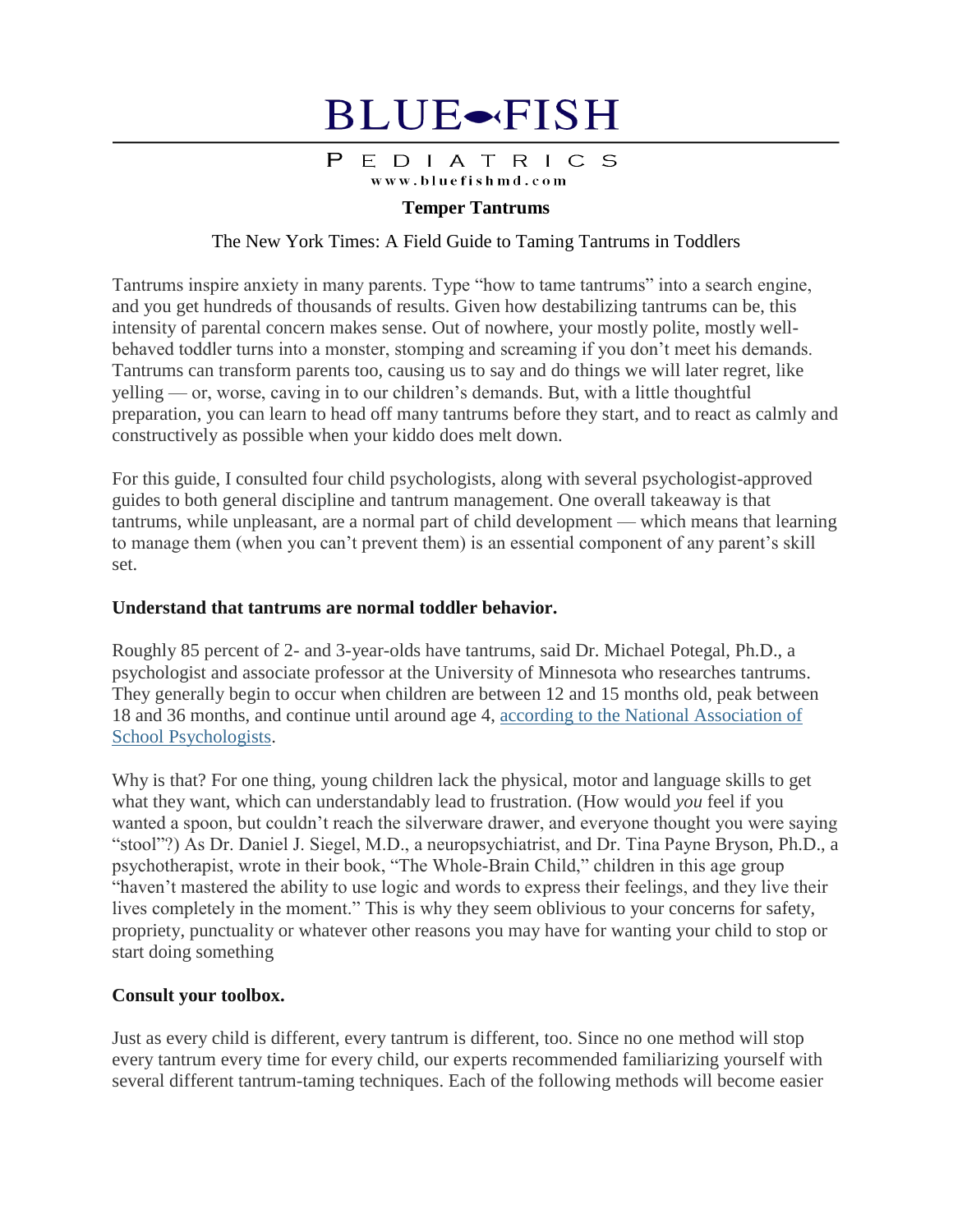#### $\mathsf{P}$ EDIATRICS www.bluefishmd.com

and more effective with practice. And fear not — your child will likely give you plenty of opportunities to practice.

**Calmly offer to hug or to hold your child.** To be clear, this does *not* mean physically restraining your child, or forcing him to hug you against his will. But an expression of your love and affection may reassure a child who is feeling overwhelmed.

**Distract, distract, distract.** If, for example, your child's sibling has snatched his toy, you may be able to end the tantrum by offering him another one. Other forms of distraction worth trying include changing the setting by moving to a different room, or putting on your child's favorite song. The distraction method tends to work better with younger kids, whose memories are shorter and who may forget their frustrations from one moment to the next.

**Suggest self-calming techniques.** This takes a little advanced planning, but older children can be taught techniques like taking deep breaths or counting backward, and can be reminded to try them when a tantrum strikes.

**Ignore the tantrum.** To be clear, this does not mean ignoring your child entirely: You should stay in the room and remain physically and emotionally available. You can, however, refuse to engage with the crying and screaming, and instead focus on helping your child with an unrelated need. "For example, if your kid is whining and crying because they can't wear their favorite outfit," said Dr. Vasco Lopes, Psy.D., an assistant professor of clinical psychology at Columbia University Irving Medical Center, "you can ignore that aspect of what they're saying and still attend to them in other ways by, say, helping them go about putting their shoes on." With older children, ignoring the tantrum will be particularly effective if, you can instead focus on behaviors that are worthy of positive attention. For example, if your child is still crying, but has stopped stomping her feet, praise her for that.

**Serve a very short "timeout."** Timeout is a loaded term, so let's be clear on what this method is not. It does not mean putting your child in the corner or sending him to his room as punishment. The timeout approach to tantrum management involves telling the child in a calm voice that you will wait for her to calm down, and that you look forward to talking again once that happens. This method is particularly useful when you yourself feel overwhelmed (you can even admit feeling this to your child as a way of expressing empathy).

### **Avoid recriminations.**

After the tantrum is over, put it behind you. Resist the urge to admonish your child for the tantrum after the fact. Younger children might not even remember the tantrum or understand what you're referring to, while older children might feel so ashamed that they tantrum all over again. If you feel a conversation is necessary, wait until after your child has calmed down. "As long as it's short and positive and constructive, and not about reliving and shaming the tantrum,"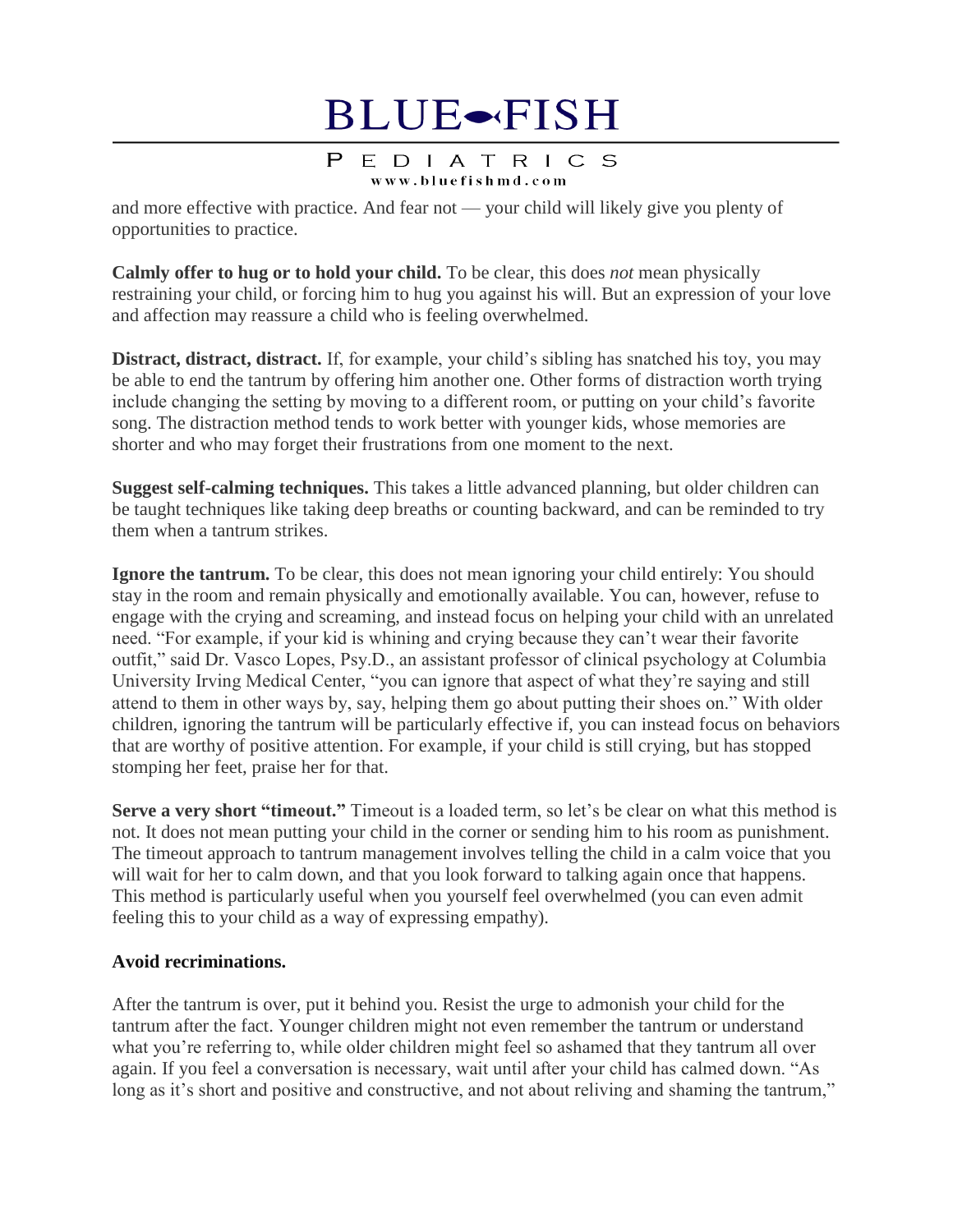#### $\mathsf{P}$ EDIATRICS www.bluefishmd.com

Dr. Lopes said. "For one, it's not going to prevent it from happening next time. And second, it can just reignite the flame of the tantrum if they're feeling shameful or guilty about that."

## **Plan ahead to avoid tantrum triggers.**

Your child's meltdowns may be easier to forecast than you think. Fatigue and hunger common triggers for adult and toddler tantrums alike — are most acute at particular times of day. That explains why the likelihood of a tantrum tends to peak in mid-morning, and again in the late afternoon.

"That's when a lot of us feel crappy" said Dr. Potegal. These are the times when Alzheimer's patients get irritable, when babies' colic kicks in and when you find yourself hankering for a cup of coffee at your desk. It's particularly hard for toddlers to manage their emotions when they feel tired or hungry. As [research](http://www.jneurosci.org/content/21/22/8819) has shown, the prefrontal cortex, the part of the brain that controls social and emotional behavior, isn't fully developed until we reach our 20s. Plan ahead by packing snacks when you venture out and, if possible, scheduling outings and activities around naps. Watch for tantrum warning signs, too, like extra-whiny or slightly manic behavior.

In the same way, try to look ahead to address your particular child's more idiosyncratic tantrumtriggers. If leaving the playground always proves problematic, make an exit plan in advance like promising a treat in exchange for leaving promptly. And give yourself extra time just in case your child does have a tantrum, so your frustration doesn't exacerbate it. Just be prepared to follow through on the plan you've laid out for your child, by withholding the treat, for example, if things don't go as you hoped. Otherwise, be prepared for another tantrum next time you're trying to leave the playground.

Finally, remember to catch them being good, reinforcing positive behavior with praise and encouragement. Young children are hard-wired to seek parental attention of any kind, so try to reserve your most intense reactions for behavior you'd like to see repeated.

## **Consider tools that may help.**

Visible checklists and schedules can help a child transition more smoothly, particularly if they tantrum around routines. Magnetic calendars and dry-erase whiteboards can be used to create simple daily routine charts, and sticker charts can be helpful in tracking chores, potty usage or any other behaviors you want to reinforce.

## **When To Worry**

Though tantrums are normal toddler behavior, extreme meltdowns may indicate a more serious underlying issue. According to Dr. Potegal, parents should consider seeking professional help if a child's tantrums occur five to 10 times a day, often last longer than 10 minutes, or include